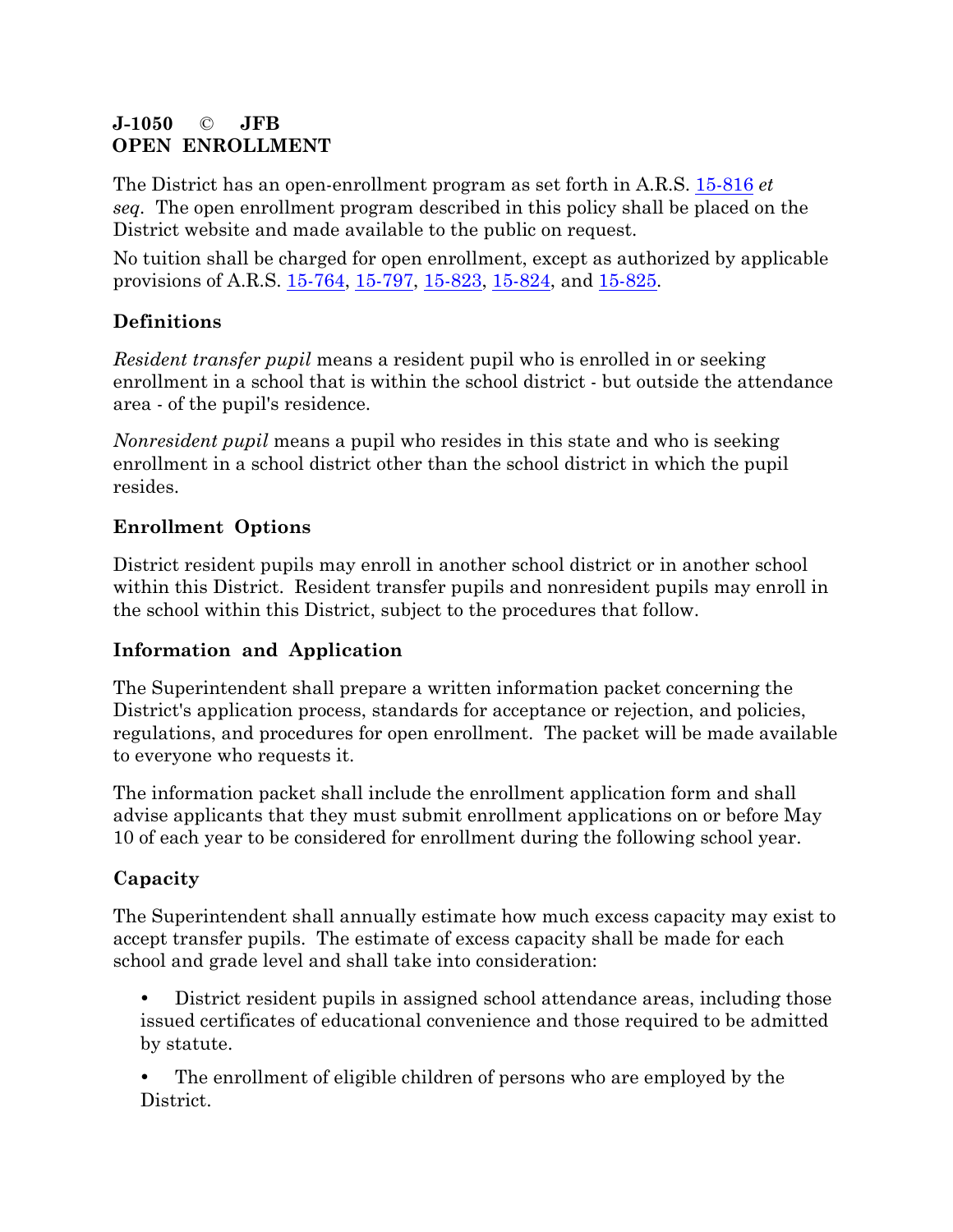- Resident transfer pupils who were enrolled in the school the previous year.
- Nonresident pupils who were enrolled in the school the previous year.

The Governing Board shall make the final determination of excess capacity and may require resident transfer pupils and/or nonresident pupils to be subject to the enrollment priorities and procedures found below. The excess-capacity estimates shall be made available to the public in April of each year.

### **Enrollment Priorities**

If the Governing Board has determined that there is excess capacity to enroll additional pupils, such pupils shall be selected on the basis of designated priority categories from the pool of pupils:

- Who have properly completed and submitted applications; *and*
- Who meet admission standards.

Enrollment priorities and procedures for selection shall be in the order and in accordance with the following:

 Enrollment preference shall be given to resident transfer pupils who were enrolled in the school the previous year and any sibling who would be enrolled concurrently with such pupils. If capacity is not sufficient to enroll all of these pupils, they shall be selected through a random selection process adopted by regulation of the Superintendent.

 Enrollment preference shall be given to nonresident pupils who were enrolled in the school the previous year and any sibling who would be enrolled concurrently with such pupils. If capacity is not sufficient to enroll all of these pupils, they shall be selected through a random selection process adopted by regulation of the Superintendent.

 Enrollment preference shall be given to resident transfer pupils who were not enrolled in the school the previous year. If capacity is not sufficient to enroll all of these pupils, they shall be selected through a random selection process adopted by regulation of the Superintendent.

 Enrollment preference shall be given to nonresident pupils who were not enrolled in the school the previous year. If capacity is not sufficient to enroll all of these pupils, they shall be selected through a random selection process adopted by regulation of the Superintendent.

#### **Admission Standards**

A pupil who has been expelled by any school district in this state or who is not in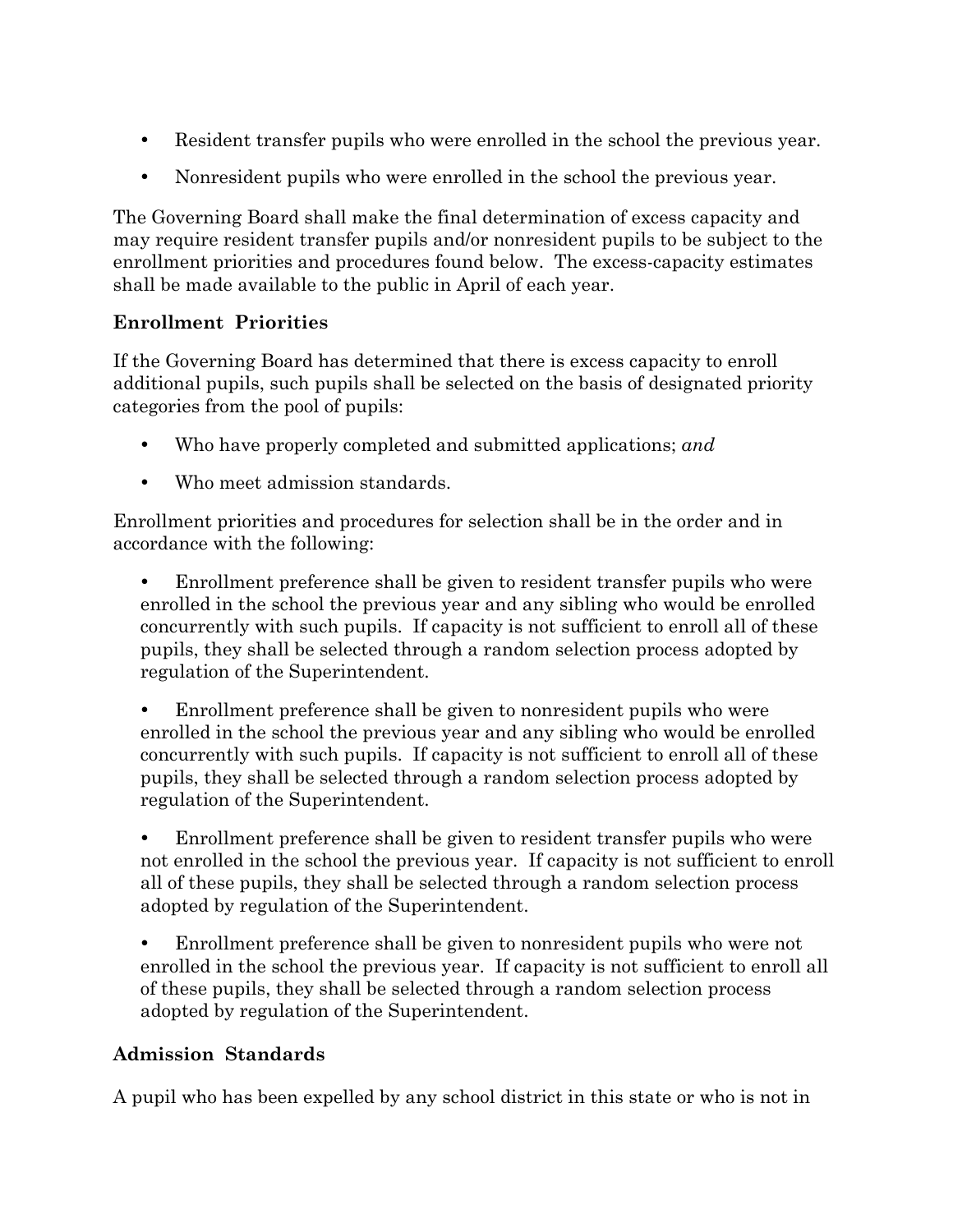compliance with a condition of disciplinary action imposed by any other school or school district or with a condition imposed by the juvenile court shall not be admitted. Acceptance for enrollment may be revoked upon finding the existence of any of these conditions.

A school shall not admit a pupil if the admission of the pupil would violate the provisions of a court order of desegregation or agreement by a school or district with the United States Department of Education Office for Civil Rights directed toward remediating alleged or proven racial discrimination.

## **Notification**

The District shall notify the emancipated pupil, parent, or legal guardian in writing by May 30 whether the applicant has been accepted, placed on a waiting list pending the availability of capacity, or rejected. The District shall also notify the resident school district of an applicant's acceptance or placement on a waiting list. If the applicant is placed on a waiting list, the notification shall inform the emancipated pupil, parent, or legal guardian of the date when it will be determined whether there is capacity for additional enrollment in a school. If the pupil's application is rejected, the reason for the rejection shall be stated in the notification.

As provided by A.R.S. 15-816.07, the District and its employees are immune from civil liability for decisions relative to the acceptance or rejection of the enrollment of a nonresident student when the decisions are based on good faith application of this policy and the applicable statutory requirements and standards.

### **Transportation of Students Admitted Through Open Enrollment**

A resident transfer student is eligible for District transportation on routes within the attendance boundaries of the school to which the student has been accepted for open enrollment transfer. It is the responsibility of the parents or guardians of the resident transfer student to have the student at a designated pickup point within the receiving school's transportation area.

Nonresident open enrollment students are eligible for District transportation from a designated pickup point on a bus route serving the attendance area of the school to which the student has been admitted, or as may be otherwise determined by the District.

The District *may* provide transportation for open enrollment nonresident students who meet the economic eligibility requirements established under the national school lunch and child nutrition acts for free or reduced price lunches:

• of not more than twenty (20) miles to and from: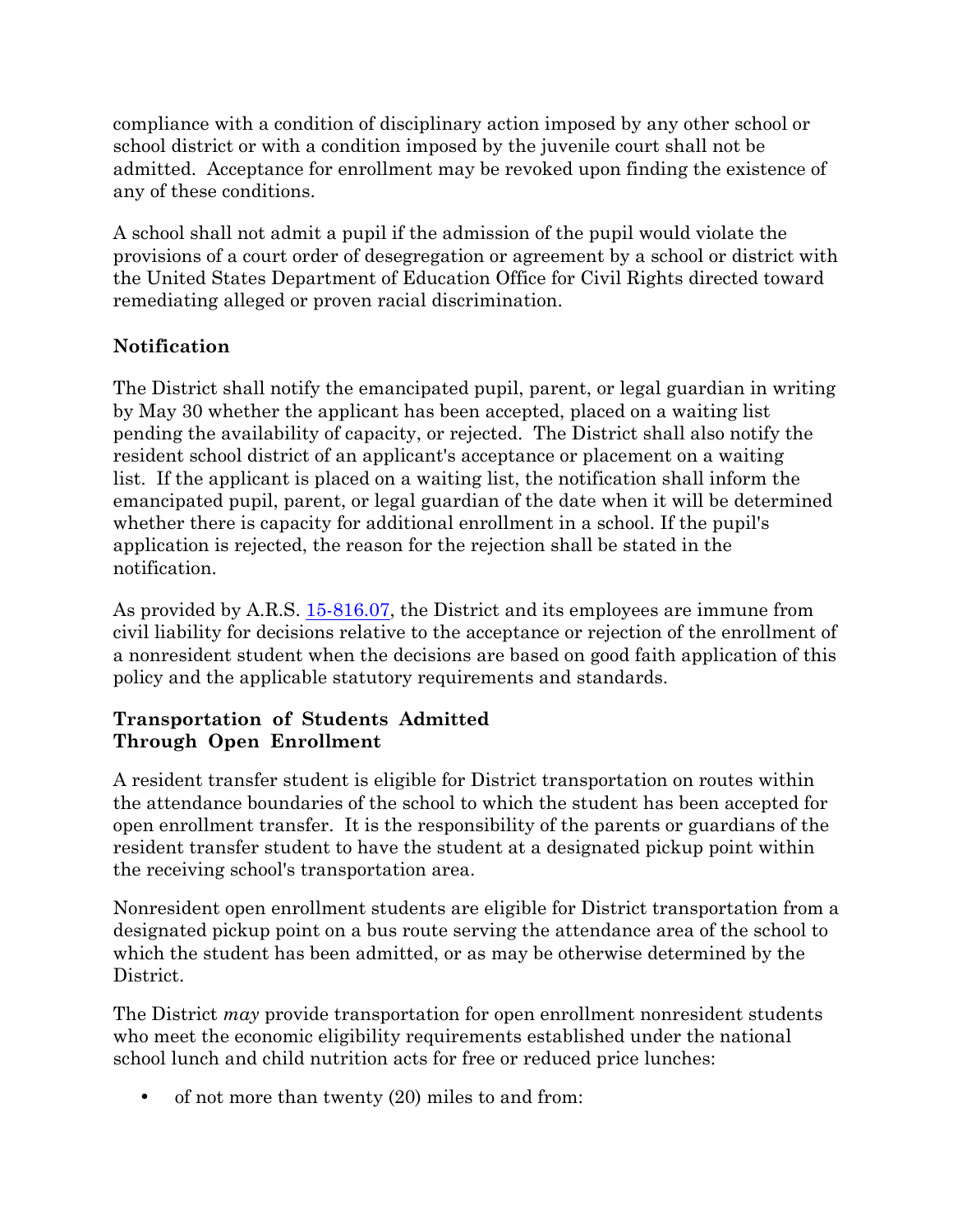- the school of attendance, or
- a pickup point on a regular District transportation route, or
- for the total miles traveled each day to an adjacent district.

The District *shall* provide transportation for nonresident transfer students with disabilities whose individualized education program (IEP) specifies that transportation is necessary for fulfillment of the program:

- of not more than twenty (20) miles to and from:
	- the school of attendance, or
	- a pickup point on a regular District transportation route, or
	- for the total miles traveled each day to an adjacent district.

## **Exception**

Should there be excess capacity remaining for which no applications were submitted by the date established, the Superintendent, upon approval by the Board, shall authorize additional enrollment of nonresident pupils:

- Up to the determined capacity.
- On the basis of the order of the completed applications submitted after the notification date established in this policy.
- Without regard to enrollment preference.
- As long as admission standards are met.
- Whose applications are submitted by July 15.

*Adopted:* date of Manual adoption

```
LEGAL REF.: A.R.S. 15-764
15-797
15-816 et seq.
15-823
15-824
15-825
15-922
```
CROSS REF.: EEAA - Walkers and Riders IIB - Class Size